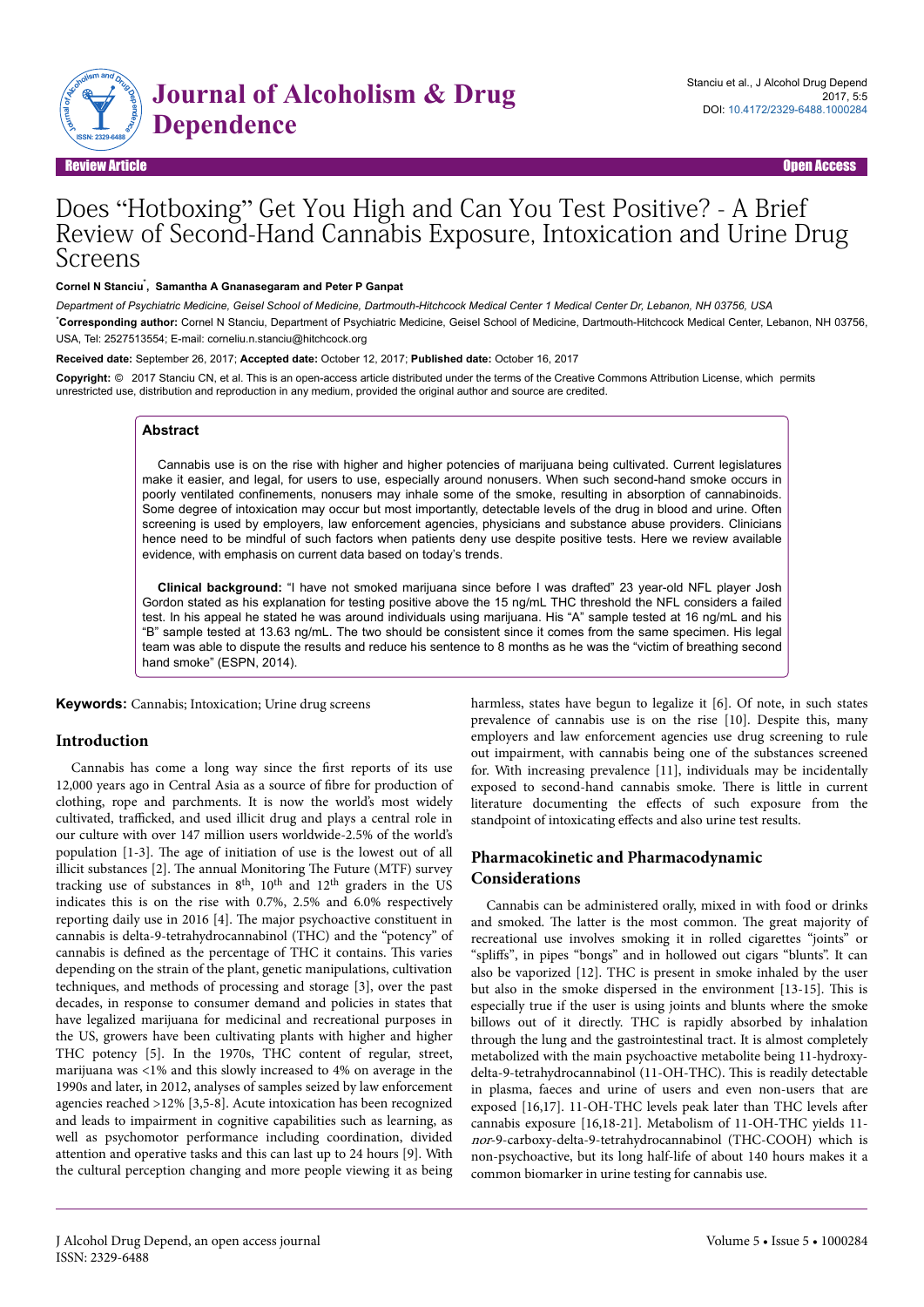# **Can second-hand smoke produce intoxicating and physiological effects?**

Cannabis use often occurs in small enclosed spaces such as a room or vehicle, with poor ventilation, a practice termed "hotboxing". In addition to the primary smoke from the chosen smoking device, second-hand smoke is repeatedly inhaled and exhaled by both users and nonuser participants [22]. Participants often refer to this secondary intoxication as "contact high". Being "high" is a subjective measure while the physiological effect of the substance and amount of THC in one's system is quantifiable. Early correlations between plasma THC concentrations and drug "high" were not significant, with increased heart rate and conjunctiva injection being better correlated to plasma THC concentrations [23]. Нere is evidence supporting the intoxicating effects of second-hand smoke under extreme, poorly ventilated conditions [24-26]. An early study in 1986 by Cone and Johnson exposed subjects to 4 or 16 cannabis cigarettes of 2.8% THC potency in a closed room for one hour each day, six consecutive days. Second-hand exposure had no systematic effects on heart rate or blood pressure, and participant's ratings of subjective drug effects increased significantly after exposure to smoke from 16 cannabis cigarettes relative to placebo ratings. These effects were most pronounced during the first hour after exposure, and resolved within 3 hours [25]. Current cannabis THC levels are much higher with seizure reports from 2002 to 2008 by federal and state law enforcement agencies in the U.S. averaged 11.1% to 11.9% THC [5]. Some strains approach 30% [27]. A recent study conducted at Johns Hopkins used a similar design, with a THC potency that mimics today's, and better controlled for room ventilation. Non-users were exposed to second-hand smoke from 6 individuals in a sealed chamber for 3 sessions lasing one hour [24]. Under conditions of poor ventilation, physiological (increases in heart rate) and behavioural (self-reported sedative drug effects and impaired performance on the digit symbol substitution test) symptoms were noted. Not only did this show second-hand cannabis smoke of today's potency can have physiological effects, but also intoxication can occur as demonstrated by changes in behavioural/cognitive performance [24].

# **Cannabis Drug Screens**

THC is one of the SAMHSA-5 drugs tested for in standard National Institute on Drug Abuse (NIDA) approved urine drug screens. Qualitative immunoassays (ELISA) detect tetrahydrocannabinol compounds. A single use may be detected for 1-6 days depending on amount smoked, individual metabolism rate and the cut-off level of the test [22]. There are four cut off values-15 ng/mL, 20 ng/mL, 50 ng/mL and 100 ng/mL. With chronic daily use, a drug screen may test positive for up to 7-30 days depending on the same factors [22]. Lower levels remain in adipose tissues however not likely detectable by the cut-off levels [28]. In the US, the cut-off concentration recommended by SAMHSA for a positive result on the immunoassay test is 50 ng/mL. Various organizations have different cut-offs. The cut-off for quantitative GC/MS confirmatory testing is 15 ng/mL.

Along with urine testing, blood testing is also possible. Cannabis is detectable in blood for approximately 2-3 days after use in infrequent users. Frequent and chronic use can be detectable in the blood for up to 2 weeks.

Cannabis use is also detectable with hair tests in the standard hair test. Here, the most recent 1.5 inches of growth is used for testing. Нis provides a detection period of 90 days. If an individual's hair is shorter than 1.5 inches, the detection period will be shorter.

In recent years new technologies have been developed to allow for saliva THC testing. Detection can occur up to 72 hours since last use. [29].

Individuals have tried to evade testing positive by experimenting with various agents and techniques in attempt to mask detection [26]. Dilution by drinking excess water and cranberry juices or supplements are some of the popular attempts however research shows these have no impact on detection. Papain (from papaya plant and also found in meat tenderizers) has some evidence in reducing the detection of THC in urine in both immunoassay as well as with GC/MS although the evidence is scant [30]. Visine has also been reported in one paper to mask and blunt detection of THC and benzodiazepines [31] but again the evidence is scant.

False positive results are possible under certain conditions. Нese include pharmaceuticals such as NSAIDs, PPIs, Promethazine, Riboflavin, conditions such as kidney and liver diseases and certain agents such as baby shampoos and soaps [26,32].

# **Can second-hand smoke produce positive urine drug screens despite no use?**

Several studies since the 1980s have attempted to evaluate the intoxicating effects of second hand smoke as well as the potential for these individuals to produce positive tests. Нe 1986 study by Cone and Johnson previously mentioned exposed subjects to 4 or 16 cannabis cigarettes of 2.8% THC potency in a closed room for one hour each day, six consecutive days [25]. Нis produced detectable levels of cannabinoids in urine and plasma, which varied linearly according to number of cigarettes smoke. Нis was a replication of earlier studies with similar results [33-36]. Similar studies at higher THC levels 10.4% also reproduce the results [37,38]. In the recent Johns Hopkins study previously mentioned, to examine how second hand smoke might impact screening, researchers exposed non-users to second-hand smoke from 6 individuals in a sealed chamber for 3 sessions lasing one hour [37]. During first sessions, chamber had no ventilation and users smoked cannabis of 5.3% as often as possible. Second, which occurred 1 week after first involved also an unventilated chamber but THC was 11.3%. Third occurred 1 week after second again with a THC of 11.3% but with ventilation similar to home air conditioning. Urine was collected from nonusers prior to each session and at regular intervals during a 34 hour period after end of each session. Urine immunoassays of second hand exposed individuals for each of the three sessions were negative for THC when the two highest cut-off levels (75 ng/mL and 100) were used. The recommended cut-off for federal workplace drug testing programs is 50 mg [39]. One nonuser tested positive at this level 4 hour post exposure. If the lowest level (20 ngmL) is used, 3 in the first session and 4 in the second tested positive. Here they were collected 1-4 hour and subjects continued to test positive 2-22 hours following first positive result. Ventilation is clearly a deciding factor but THC positive urines seem possible in non-smokers exposed to second hand THC of high potency when ventilation is low at a cut-off of up to 50 ng/mL [26,37].

Worthy of noting, despite a consensus between the two studies mentioned [25,37], there are several methodological differences between them as described above. Нere is considerable variation in duration of exposure, frequency of exposure, ventilation and size of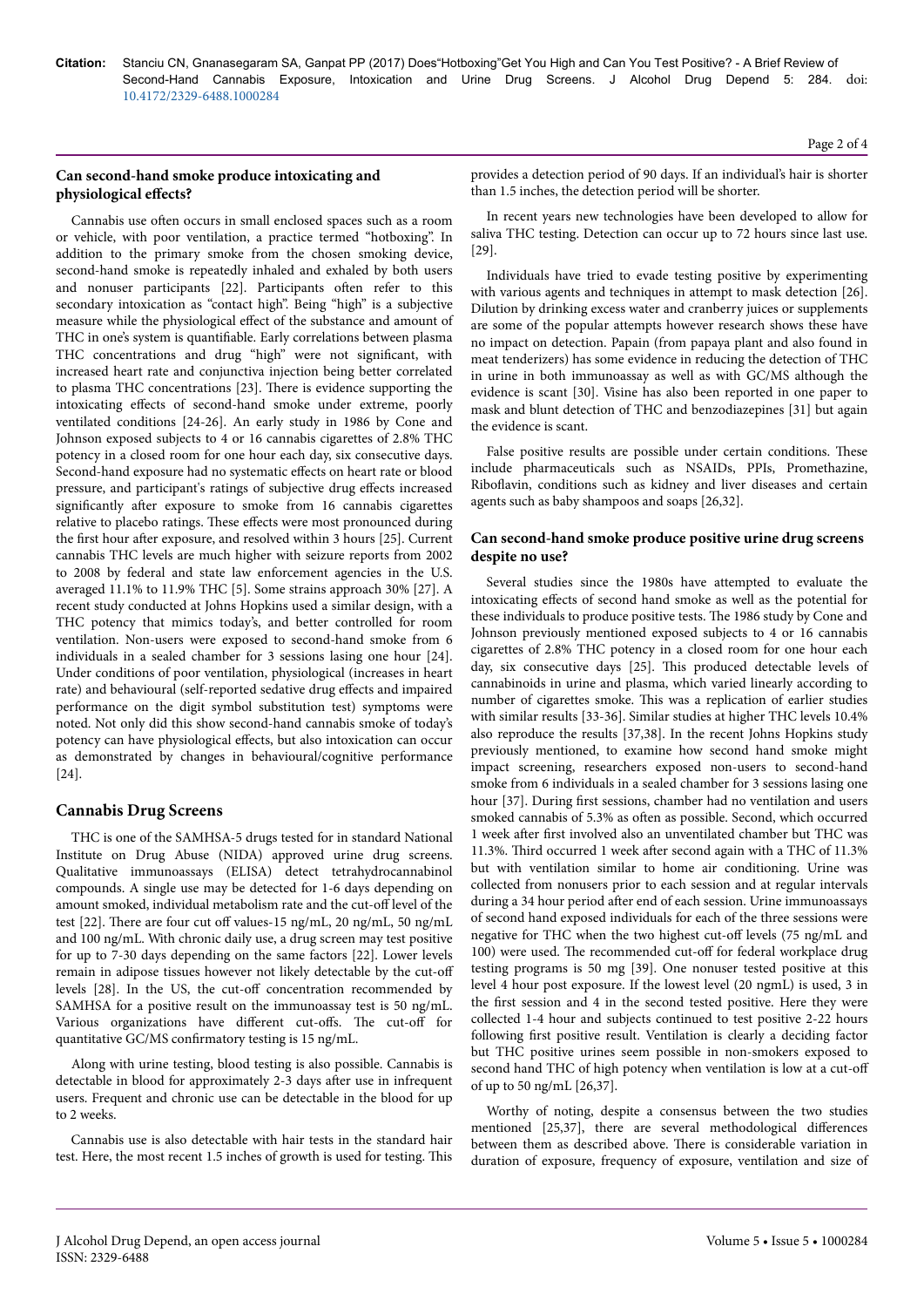**Citation:** Stanciu CN, Gnanasegaram SA, Ganpat PP (2017) Does"Hotboxing"Get You High and Can You Test Positive? - A Brief Review of Second-Hand Cannabis Exposure, Intoxication and Urine Drug Screens. J Alcohol Drug Depend 5: 284. doi: 10.4172/2329-6488.1000284

Page 3 of 4

exposed area as well as the "dose" of exposure. Furthermore, the number of subjects in each of the studies is quite modest.

## **Discussion and Conclusion**

The potency of marijuana is on the rise and with current legislations being more lenient, use in our culture is becoming more acceptable and common. Exposure to second-hand smoke, results in absorption of cannabinoids. Room ventilation plays a significant role in the degree of cannabinoid absorption and on resultant pharmacodynamic effects. If used in unventilated containments this can result in subjective "high" effects and detectable levels of THC in blood and urine (depending on cut-off), particularly in the hours following exposure. If the potency of the marijuana is high enough, physiological symptoms (increases in heart rate) and minor impairment on a task requiring psychomotor ability and working memory can also be noted. As clinicians, we need to be mindful when interpreting positive tests and considering the circumstances when patients deny use.

Worthy of mention, in this review we utilized some information reported on social networks. Use of such information is an emerging trend and has support and evidence of being able to bring real time information from actual users to clinicians, bridging the current gap in our scientific knowledge [40-42]. Here we supplemented existing literature with real-time information from social media to provide the most up-to-date coverage of the topic and extend beyond our existing clinical knowledge.

## **References**

- 1. ESPN (2014) http://www.espn.com/nfl/story/\_/id/11281430/joshgordon-legal-team-say-second-hand-smoke-reason-positive-marijuanatest.
- 2. WHO (2014) World Health Organization Facts and Figures, Cannabis<br>World Health Organization (2014) (http:// Organization (2014) (http:// www.who.int.jproxy.lib.ecu.edu/substance\_abuse/facts/cannabis/en/)
- 3. Joseph M Pierre (2017) Risks of increasingly potent Cannabis: Нe joint effects of potency and frequency. Current Psychiatry 16: 14-20.
- 4. MTF (2016) Monitoring the Future. http://monitoringthefuture.org// pubs/monographs/mtf-overview2016.pdf.
- 5. [Mehmedic Z, Chandra S, Slade D, Denham H, Foster S, et al. \(2010\)](https://doi.org/10.1111/j.1556-4029.2010.01441.x) [Potency trends of \(9-THC and other cannabinoids in](https://doi.org/10.1111/j.1556-4029.2010.01441.x) confiscated [cannabis preparations from 1993 to 2008. J Forensic Sci 55: 1209-1217.](https://doi.org/10.1111/j.1556-4029.2010.01441.x)
- 6. ONDCP (2013) Office of national drug control policy. National drug control strategy; Data Supplement 2013. 2013 Washington DC.
- 7. [ElSohly MA, Mehmedic Z, Foster S \(2016\) Changes in cannabis potency](https://doi.org/10.1016/j.biopsych.2016.01.004) [over the last 2 decades \(1995-2014\): analysis of current data in the United](https://doi.org/10.1016/j.biopsych.2016.01.004) [States. Biol Psychiatry 79: 613-619.](https://doi.org/10.1016/j.biopsych.2016.01.004)
- [Sevigny EL \(2012\) Is today's marijuana more potent simply because it's](https://doi.org/10.1002/dta.1430) [fresher? Drug Test Anal 5: 62-67.](https://doi.org/10.1002/dta.1430)
- 9. [Curran VH, Brignell C, Fletcher S, Middleton P, Henry J \(2002\) Cognitive](https://doi.org/10.1007/s00213-002-1169-0) [and subjective dose-response](https://doi.org/10.1007/s00213-002-1169-0) effects of acute oral Δ9[tetrahydrocannabinol \(THC\) in infrequent cannabis users.](https://doi.org/10.1007/s00213-002-1169-0) [Psychopharmacology 164: 61-70.](https://doi.org/10.1007/s00213-002-1169-0)
- 10. Zhu LT, Wu (2014) Sex Differences [in Cannabis Use Disorder Diagnosis](https://doi.org/10.1097/adm.0000000000000330) [Involved Hospitalizations in the United States. J Addiction Med 11:](https://doi.org/10.1097/adm.0000000000000330) [357-367.](https://doi.org/10.1097/adm.0000000000000330)
- 11. [Hasin DS, Saha TD, Kerridge BT \(2015\) Prevalence of marijuana use](https://doi.org/10.1001/jamapsychiatry.2015.1858) [disorders in the United States between 2001-2002 and 2012-2103. JAMA](https://doi.org/10.1001/jamapsychiatry.2015.1858) [Psychiatry 72: 1235-1242.](https://doi.org/10.1001/jamapsychiatry.2015.1858)
- 12. [Lamy FR, Daniulaityte R, Sheth A \(2016\)](https://doi.org/10.1016/j.drugalcdep.2016.04.029) "Нose edibles hit hard": [exploration of Twitter data on cannabis edibles in the U.S. Drug Alcohol](https://doi.org/10.1016/j.drugalcdep.2016.04.029) [Depend 164: 64-70.](https://doi.org/10.1016/j.drugalcdep.2016.04.029)
- 13. [Cone EJ, Johnson RE, Darwin WD, Yousefnejad D, Mell LD, et al. \(1987\)](https://doi.org/10.1093/jat/11.3.89) [Mitchell Passive inhalation of marijuana smoke: urinalysis and room air](https://doi.org/10.1093/jat/11.3.89) [levels of delta-9-tetrahydrocannabinol. J Anal Toxicol 11: 89-96.](https://doi.org/10.1093/jat/11.3.89)
- [Fehr KOB, Kalant H \(1972\) Analysis of cannabis smoke obtained under](https://doi.org/10.1139/y72-111) different [combustion conditions. Can J Physiol Pharmacol 50: 761-767.](https://doi.org/10.1139/y72-111)
- 15. [Matthias DP, Tashkin JA, Marques-Magallanes JN, Wilkins MS \(1997\)](https://doi.org/10.1016/s0091-3057(97)00328-6) Simmons Effects [of varying marijuana potency on deposition of tar and](https://doi.org/10.1016/s0091-3057(97)00328-6) [δ9 THC in the lung during smoking. Pharmacol Biochem Behav 58:](https://doi.org/10.1016/s0091-3057(97)00328-6) [1145-1150.](https://doi.org/10.1016/s0091-3057(97)00328-6)
- 16. Huestis MA, Henningfield [JE, Cone EJ \(1992\) Blood cannabinoids. I.](https://doi.org/10.1093/jat/16.5.276) [Absorption of THC and formation of 11-OH-THC and THCCOOH](https://doi.org/10.1093/jat/16.5.276) during and after [smoking marijuana. J Anal Toxicol 16: 276-282.](https://doi.org/10.1093/jat/16.5.276)
- 17. [Moore C, Coulter D, Uges J, Tuyay S, Van der Linde A, et al. \(2011\)](https://doi.org/10.1016/j.forsciint.2011.06.019) Cannabinoids in oral fluid [following passive exposure to marijuana](https://doi.org/10.1016/j.forsciint.2011.06.019) [smoke. Forensic Sci Int 212: 227-230.](https://doi.org/10.1016/j.forsciint.2011.06.019)
- 18. [Lemberger L, Martz R, Rodda B, Forney R, Rowe H \(1973\) Comparative](https://doi.org/10.1172/jci107431) [pharmacology of Δ9-tetrahydrocannabinol and its metabolite, 11-OH-](https://doi.org/10.1172/jci107431)[Δ9-tetrahydrocannabinol. J Clin Invest 52: 2411-2417.](https://doi.org/10.1172/jci107431)
- 19. Kosersky DS, McMillan DE, Harris LS (1974) Δ9-Tetrahydrocannabinol and  $11$ -hydroxy- $\Delta$ 9-tetrahydrocannabinol: behavioral effects and tolerance development. J Pharmacol Exp Ther 189: 61-65.
- 20. [Hollister LE, Gillespie HK \(1975\) Action of delta-9-tetrahydrocannabinol.](https://doi.org/10.1002/cpt1975186714) [An approach to the active metabolite hypothesis. Clin Pharmacol](https://doi.org/10.1002/cpt1975186714) Ther [18: 714-719.](https://doi.org/10.1002/cpt1975186714)
- 21. Järbe TU, Mechoulam R, Zahalka J (1994) Discriminative stimulus-and open-field effects of the enantiomers of 11-hydroxy-delta-8tetrahydrocannabinol in pigeons and gerbils. Pharmacol Biochem Behav 47: 113-119.
- 22. [Gordon AJ, Conley JW, Gordon JM \(2013\) "Medical consequences of](https://doi.org/10.1007/s11920-013-0419-7) [marijuana use: a review of current literature". Curr Psychiatry Rep](https://doi.org/10.1007/s11920-013-0419-7) [\(Review\) 15: 419.](https://doi.org/10.1007/s11920-013-0419-7)
- 23. [Hollister LE, Gillespie HK, Ohlsson A, Lindgren JE, Wahlen A, et al.](https://doi.org/10.1002/j.1552-4604.1981.tb02593.x) [\(1981\) Do plasma concentrations of δ9-tetrahydrocannabinol](https://doi.org/10.1002/j.1552-4604.1981.tb02593.x) reflect the [degree of intoxication? J Clin Pharmacol 21: 171S-177S.](https://doi.org/10.1002/j.1552-4604.1981.tb02593.x)
- 24. Herrmann (2015) Non-Smoker Exposure to Secondhand Cannabis Smoke II: Effect of Room Ventilation on the Physiological, Subjective, and Behavioral/Cognitive Effects. Drug and Alcohol Dependence 151: 194-202.
- 25. [Cone EJ, Johnson RE \(1986\) Contact highs and urinary cannabinoid](https://doi.org/10.1038/clpt.1986.171) excretion after [passive exposure to marijuana smoke. Clin Pharmacol](https://doi.org/10.1038/clpt.1986.171) Ther [40: 247-256.](https://doi.org/10.1038/clpt.1986.171)
- 26. Erowid (2017) https://www.erowid.org (accessed January 8, 2017).
- 27. Hightimes (2016) http:www.hightimes.com/read/2015-high-times-uscannabis-cup-denver-highest-thc-strains, Accessed Jan 30 2016.
- 28. Drug Court Review (2005) National Drug Court Institute. Volume V issues 1. http://www.ndci.org/sites/default/files/ndci/DCR.VI\_2.pdf [Drug Court Review, Vol 5(1)].
- 29. [Huestis MA, Cone EJ \(2004\) Relationship of delta-9](https://doi.org/10.1093/jat/28.6.394) [tetrahydrocannabinol concentrations in oral](https://doi.org/10.1093/jat/28.6.394) fluid and plasma after [controlled administration of smoked cannabis. J Anal Toxicol 28:](https://doi.org/10.1093/jat/28.6.394) [394-399](https://doi.org/10.1093/jat/28.6.394).
- 30. [Larson SJ, Holler JM, Magluilo J, Dunkley CS, Jacobs A \(2008\) "Papain](https://doi.org/10.1093/jat/32.6.438) [adulteration in 11-nor-Delta9-tetrahydrocannabinol- 9-carboxylic acid](https://doi.org/10.1093/jat/32.6.438)[positive urine samples". J Anal Toxicol 32: 438-443.](https://doi.org/10.1093/jat/32.6.438)
- 31. Stephen D, Pearson K, Owen Ash, Francis M (1989) Urry"Mechanism of False-Negative Urine Cannabinoid Immunoassay Screens by Visine Eyedrops" Clinical Chemistry 35: 636-638.
- 32. [Cotten SW, Duncan DL, Burch EA, Seashore CJ, Hammett-Stabler CA](https://doi.org/10.1016/j.clinbiochem.2012.02.029) [\(2012\) "Unexpected interference of baby wash products with a](https://doi.org/10.1016/j.clinbiochem.2012.02.029) [cannabinoid \(THC\) immunoassay". Clin Biochem 45: 605-609.](https://doi.org/10.1016/j.clinbiochem.2012.02.029)
- 33. [Perez-Reyes M, Davis KH, Di Guiseppi S \(1983\) Passive inhalation of](https://doi.org/10.1001/jama.1983.03330280025021) [marijuana smoke and urinary excretion of cannabinoids. JAMA 249: 475.](https://doi.org/10.1001/jama.1983.03330280025021)
- 34. Law B, Mason PA, Moffat [AC, King LJ, Marks V \(1984\) Passive inhalation](https://doi.org/10.1111/j.2042-7158.1984.tb04901.x) [of cannabis smoke. J Pharm Pharmacol 36: 578-581.](https://doi.org/10.1111/j.2042-7158.1984.tb04901.x)